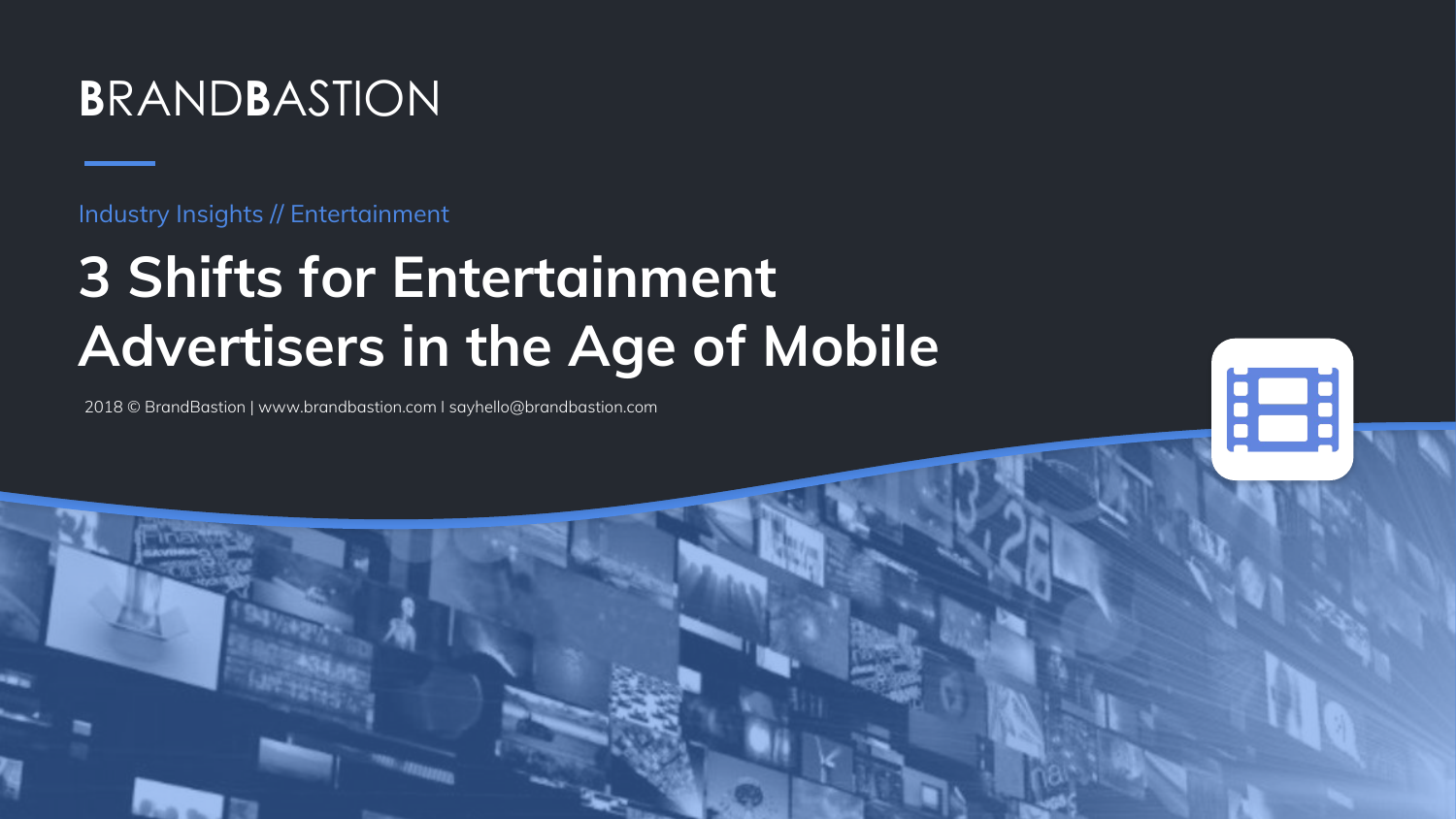# **The War for Attention**

**Contributing factors include: The rise of multi-screen viewing behavior and streaming services**

While audiences still watch 40+ hours of TV per week, the average viewer has gone from having a few channels to choose from to hundreds of channels. Audiences have more choice and distractions than ever before, and producers need to work harder to get - and keep - attention. Some of the factors contributing to this war for attention include:

- **The rise of multi-screen viewing behavior:** 94% of participants kept a smartphone on hand while watching TV, making mobile nearly as common a TV companion as a remote control. ([Source](https://scontent-arn2-1.xx.fbcdn.net/v/t39.2365-6/43132148_2496013923772874_2762770840234754048_n.pdf?_nc_cat=104&_nc_ht=scontent-arn2-1.xx&oh=80acf2e05f1ba5943050ded42208501f&oe=5C428DD1))
- **The rise of streaming services:** The streaming industry grew from \$6.3 billion in 2015 to an estimated \$14.7 billion in 2018, while US TV subscribers declined by an average of 1.7 million subscribers per year from 2015 - 2017. [\(Source\)](https://www.businessinsider.com/number-of-cord-cutters-in-2017-according-to-the-convergence-research-group-2017-4?r=US&IR=T&IR=T)

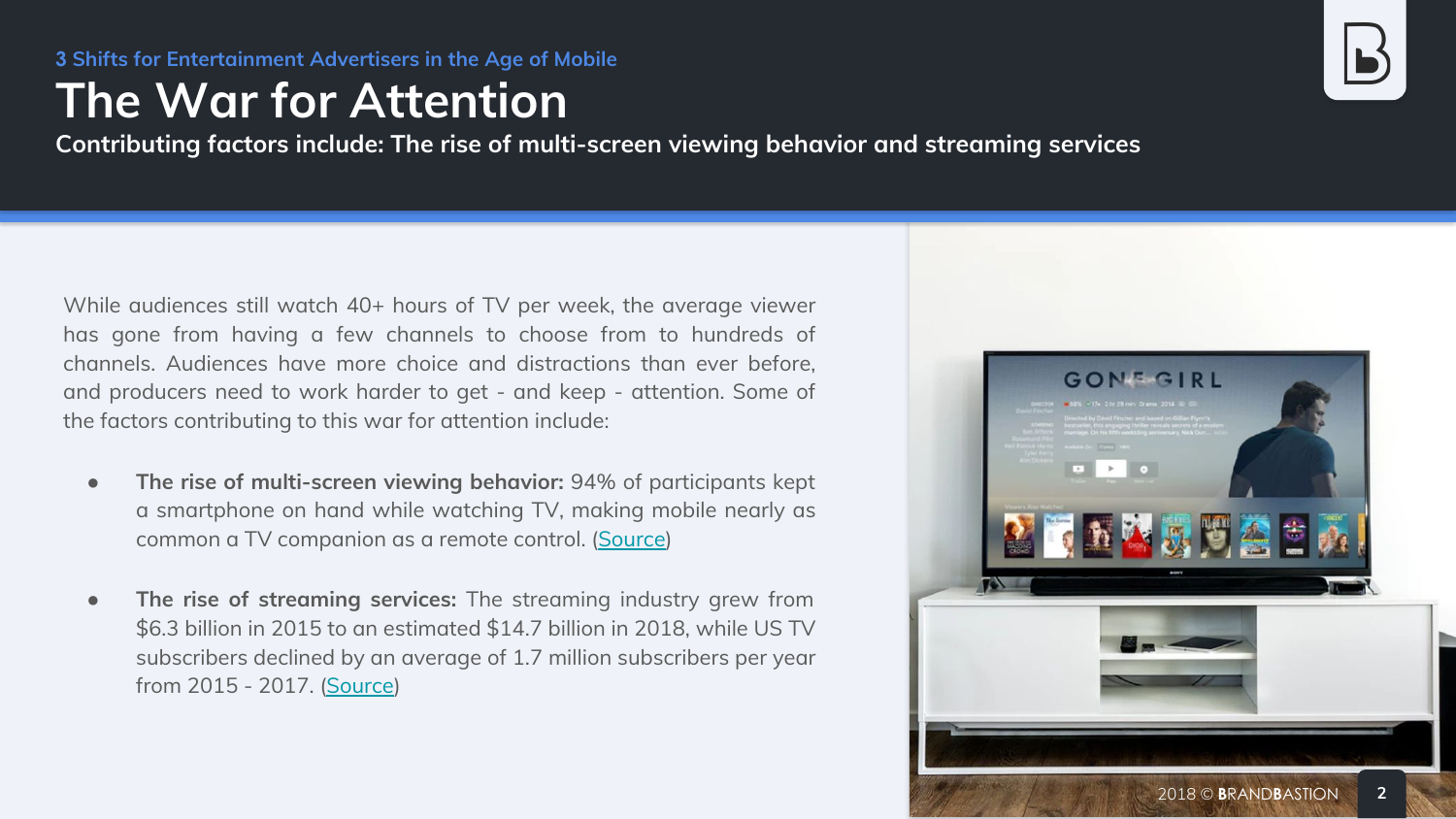# **The War for Attention**

**Three new shifts for entertainment advertisers: speed, environment, and accountability**

**The increasing competition for attention introduces new shifts for advertisers in entertainment:**

**SHIFT #1 | The shift in speed of making an impression:** Traditional Hollywood trailers last between 2 minutes to 2.5 minutes. Audiences no longer wait this long to decide whether to continue watching or to keep scrolling. Instead of building up suspense and waiting till the end to introduce the show's main message and key art, advertisers need to shift the message to the first few seconds of the trailer.

**SHIFT #2 | The shift in the advertising environment:** Previously, social media promotion used to be a minor part of a film's marketing budget. These days, it makes up for [75%](https://www.verdict.co.uk/inside-the-movie-marketing-machine-how-studios-turn-a-film-into-a-blockbuster/) of ad spend. Advertising on social media is interactive, and advertisers have the ability to tap into real-time audience feedback in the form of social media comments the moment an ad goes live.

**SHIFT #3** | The shift in **accountability for fan communities:** Online fan communities are no longer found only in niche, closed groups. Fans are spending more time on social media, a public, interactive space where millions of fans are potentially exposed to trolls and hate speech. Social media platforms, producers, and networks are starting to take responsibility for preventing hate speech, by moderating and [banning](https://www.theverge.com/2018/2/2/16964312/facebook-black-panther-rotten-tomatoes-last-jedi-review-bomb) individuals and groups that violate community guidelines.

**0.25 secs**

Time it takes for Facebook users to [recall an ad](https://scontent-arn2-1.xx.fbcdn.net/v/t39.2365-6/43132148_2496013923772874_2762770840234754048_n.pdf?_nc_cat=104&_nc_ht=scontent-arn2-1.xx&oh=80acf2e05f1ba5943050ded42208501f&oe=5C428DD1)

### **75%**

Percentage of a movie's promotional budget that goes into social media in 2018

**4,000** people registered for a Facebook event to sabotage the "Black Panther" score on Rotten Tomatoes before the event was [taken down by](https://www.theverge.com/2018/2/2/16964312/facebook-black-panther-rotten-tomatoes-last-jedi-review-bomb)  [Facebook](https://www.theverge.com/2018/2/2/16964312/facebook-black-panther-rotten-tomatoes-last-jedi-review-bomb)

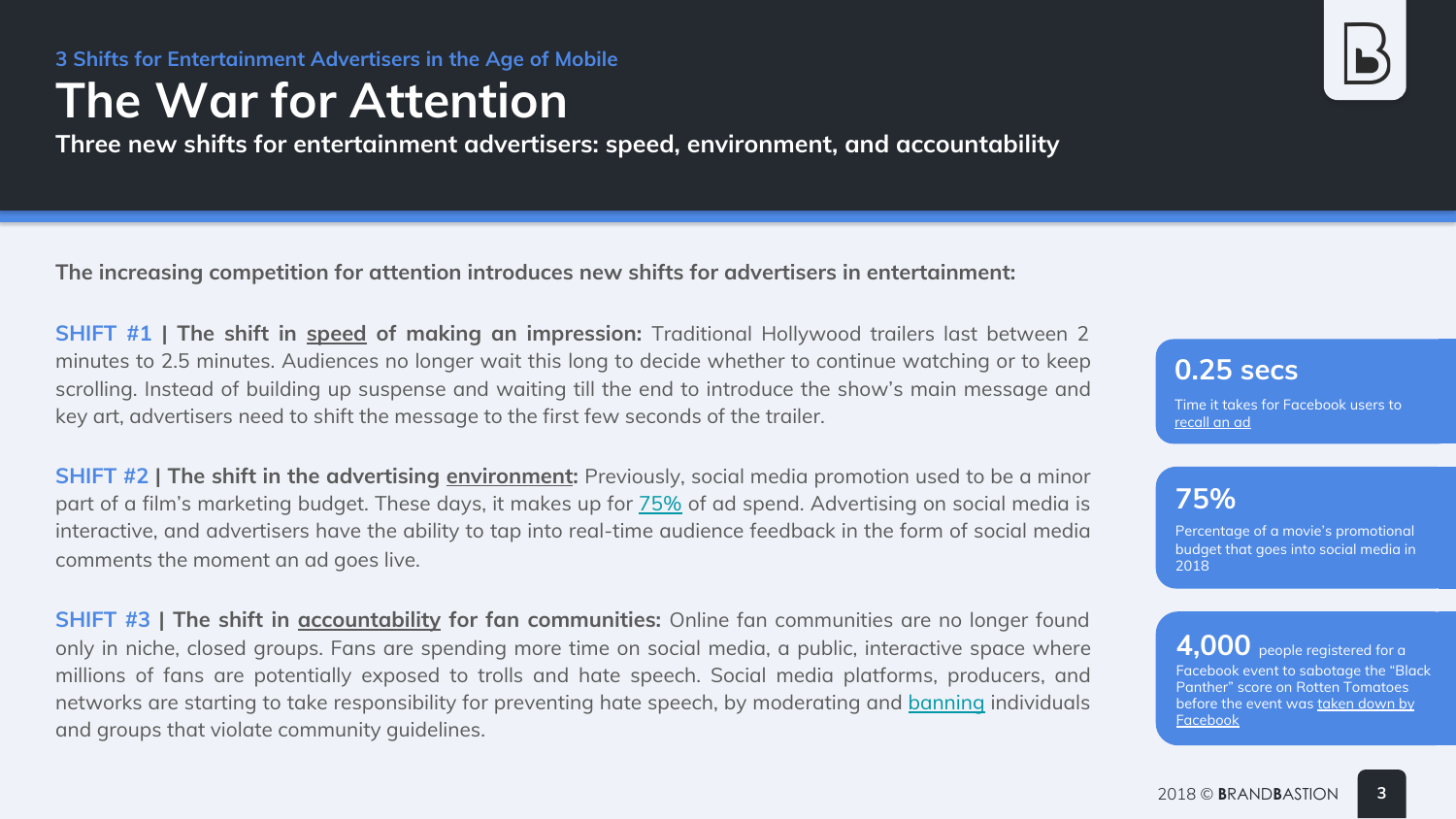## **SHIFT #1 The shift in speed of making an impression**

With viewers forming an impression about an ad in as little as **0.25 seconds**, the '**Most relevant**' comments below an ad are just as important as the ad itself. The top few comments especially play a crucial role in shaping viewers' impressions of new shows (especially when trailers and pilots are released) within milliseconds. Effective management on this key piece of real estate underneath an ad creative drives better ad performance and brand favorability.

#### **PRO TIPS**



**Like and reply to positive comments (as this will push them to the top 'Most Relevant' comments)**



**God Friended Me** September 18 at 11:25 PM  $\cdot$   $\odot$ 

What happens if God sends you a friend request? Find out on God Friended Me. Premieres Sunday, Sept. 30 after 60 Minutes on CBS.



Most relevant  $\blacktriangleright$ 



*"This is stupid. As an atheist, I can tell you now, we would not even entertain this bullshit…"*

*"Don't buy into this. The show is written by a married homosexual who has a tendency to push secular humanist ideas in his other works. You're not going to see a whole lot of the God we know and love in this show."*

*"Cancelled in a month. Absolute terrible idea for a show."*

*"I appreciate any effort people make to create TV Programming that I can watch with my family."*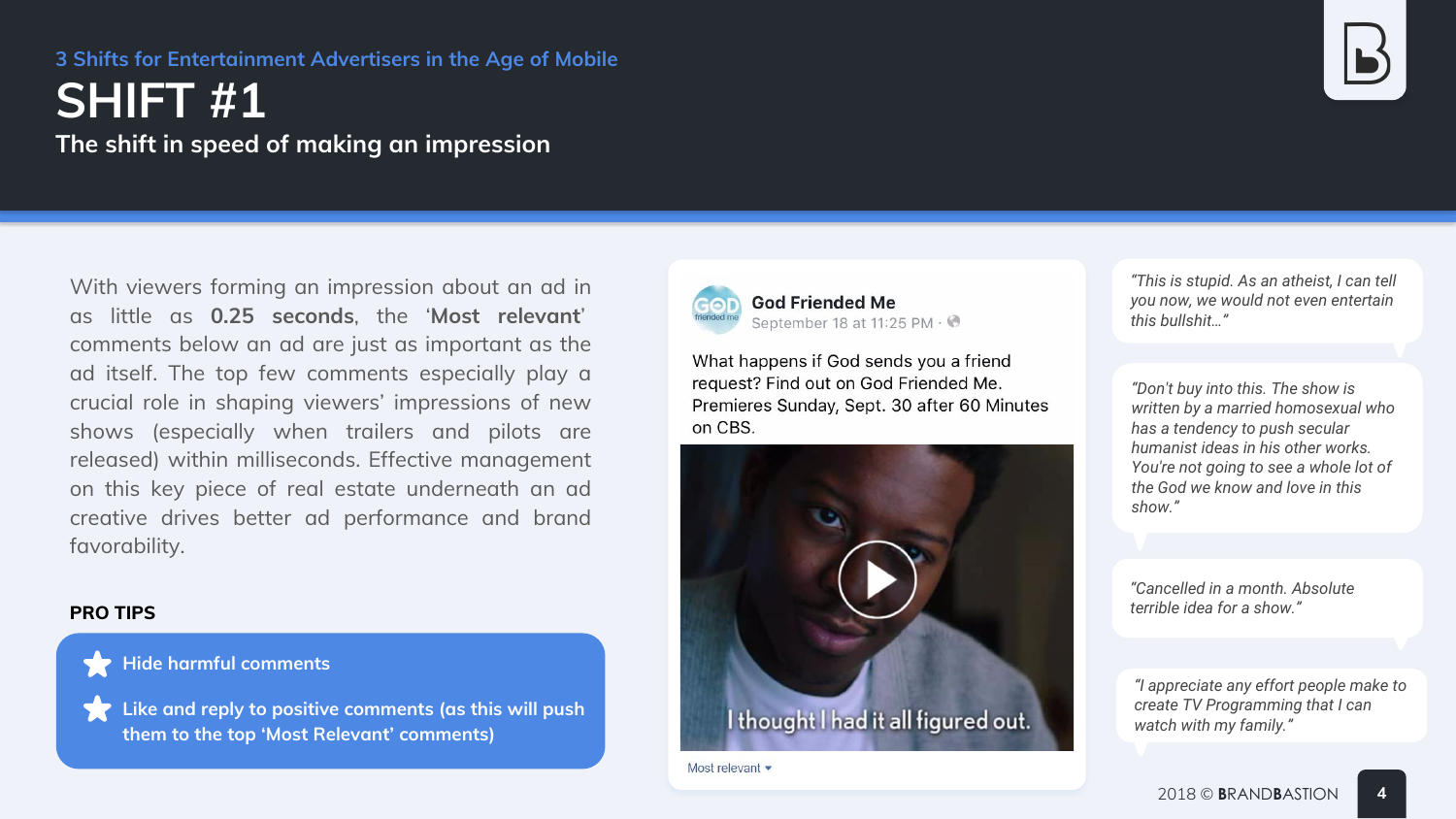## **SHIFT #2 The shift in the advertising environment**

The interactive nature of social media means advertisers have the ability to track what audiences are saying and how they are reacting in real-time, instead of relying on brand lift studies and post-campaign analysis. By tracking what people are saying about specific topics, advertisers can pause and reallocate budget among ad variations, to push the right messages that will resonate with their audiences.

What kind of topics can be tracked? Topics that might be of interest include:

- the way people are consuming the content (watching with others versus binge watching),
- what people are saying about the actor,
- people's opinions of the trailer / teaser,
- reactions to the special effects / CGI, and so on.



From behind a desk to behind enemy lines. See John Krasinski in Tom Clancy's Jack Ryan, a new series streaming 8/31 on Prime Video. https://amzn.to/2Jeitwt

 $\frac{1}{2}$  12K = 3K  $\rightarrow$  3.2K

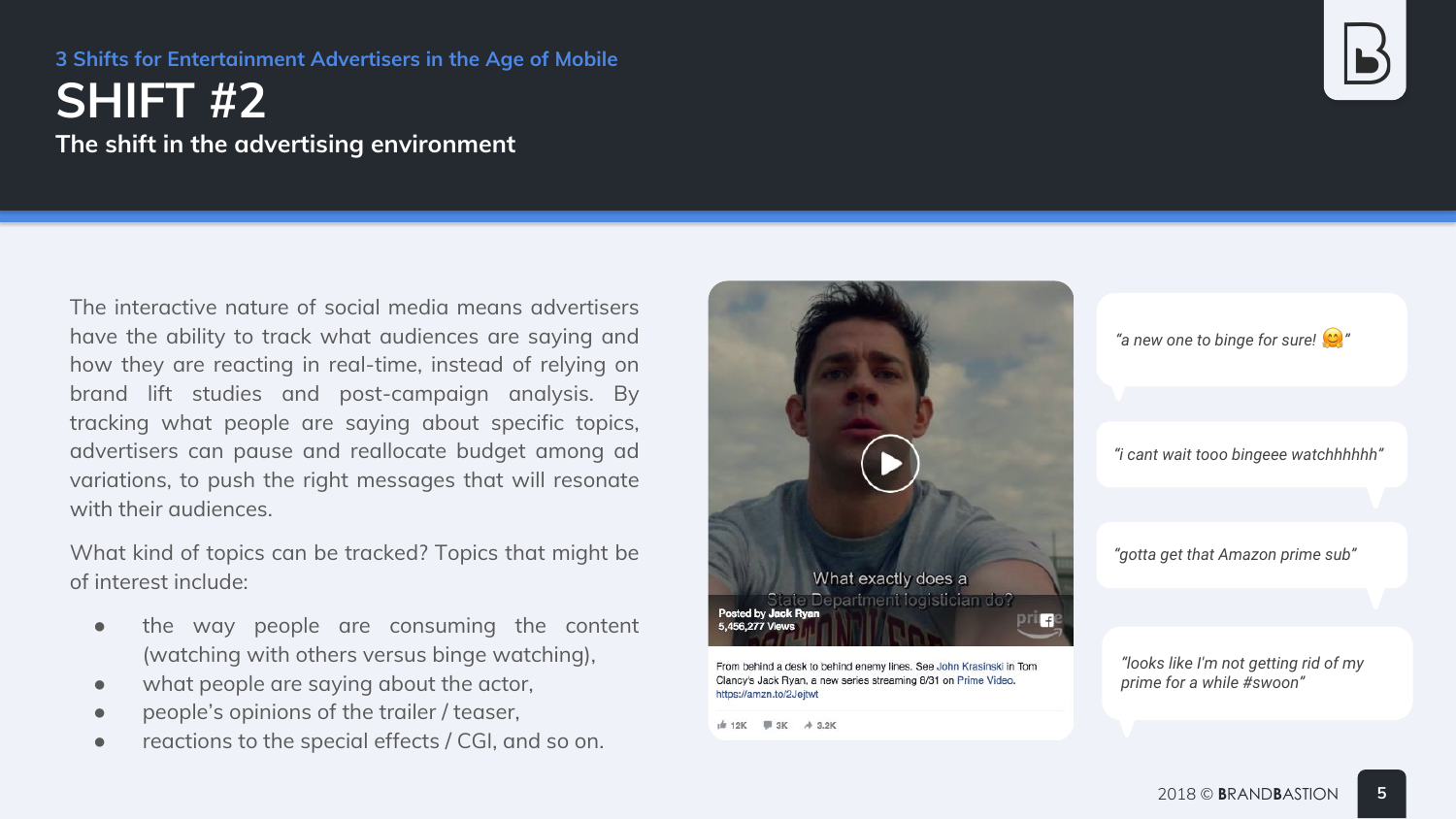## **SHIFT #2 The shift in the advertising environment**



Entertainment is now one of the fastest growth markets in **PRO TIPS**  advertising, accounting for an estimated [\\$14.53 billion](https://www.adcolony.com/blog/2018/09/11/digital-ad-spending-in-entertainment-media/) in 2019. With billions at stake, there is the opportunity for advertisers to test different creative variations with smaller audiences to gather feedback and optimize campaigns prior to large trailer launches.

*"This movie looks amazing and I can't wait to see it but I feel like I've already seen a majority of the movie. Trailers should not reveal so much that way we call all be that much more pumped to see it."*

*"As much as happy and excited I'm feeling right now i personally think that trailers shouldn't be this long 1:45-1:50 max. Long trailer gives out too many scenes and it kinda kills the fun. Anyway this trailer looks really dope. 2018 is going be a really great year."*

*"Am I the only one thinking that after seeing so many long trailers, I feel like I've already watched the entire movie. Just a matter of filling in the gaps with your imagination lol"*



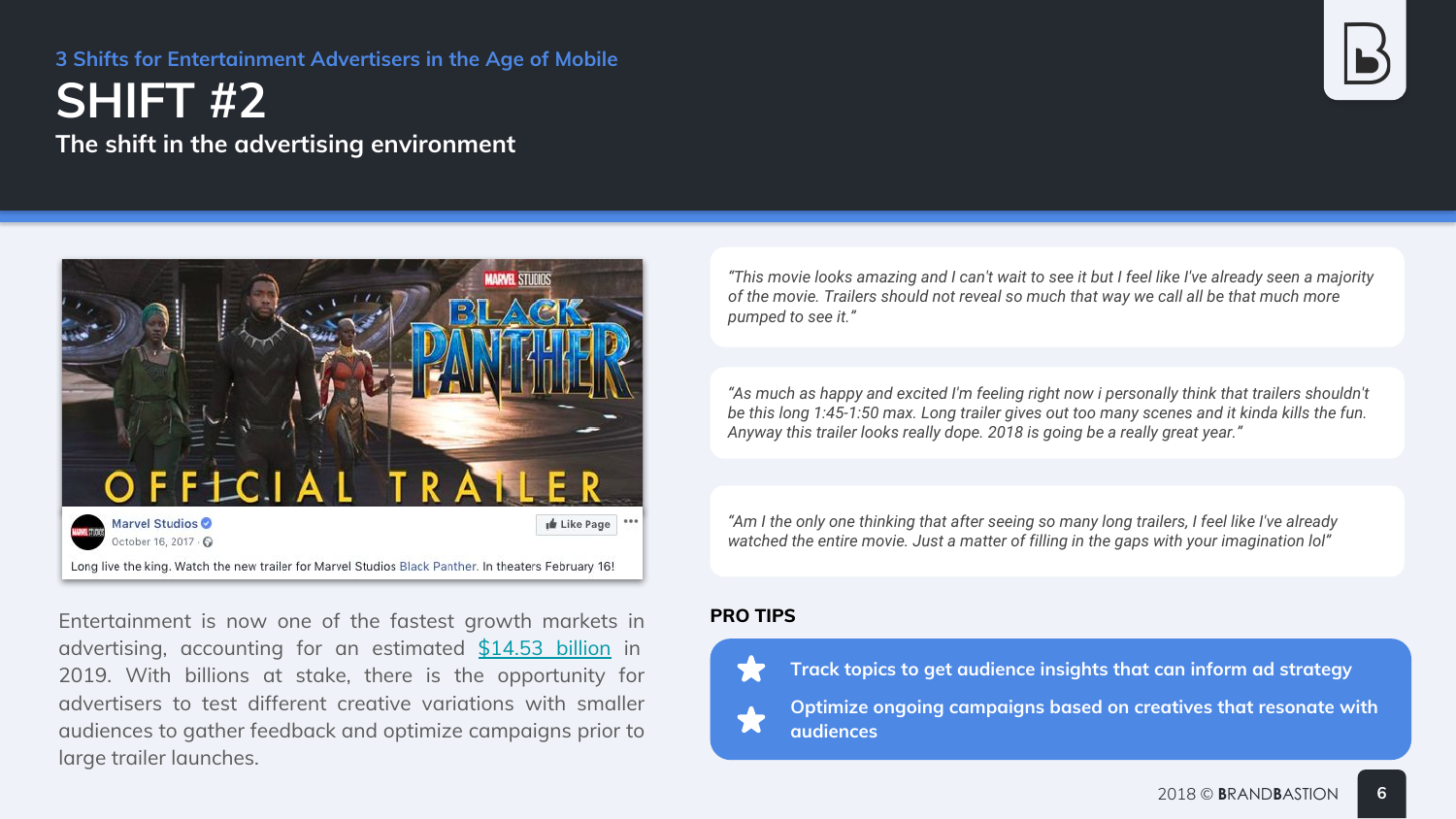## **SHIFT #3 The shift in accountability for fan communities**

Recently, there has been much discussion about the role of brands and platforms in policing the conversations that take place on social media. Increasingly, platforms and brands are taking the stance that upholding free speech does not equal tolerating hate speech. For instance, despite a 4,000-member strong attempt to sabotage Black Panther's rating on Rotten Tomatoes, the director of Black Panther, Rotten Tomatoes, and Facebook have all denounced these efforts, and Facebook has [removed the reported Page](https://marvelstudiosnews.com/2018/02/01/facebook-bans-hate-group-trying-sink-rotten-tomatoes-audience-score-black-panther/) and Event for violating community guidelines.



Long live the king. Watch the new trailer for Marvel Studios Black Panther. In theaters February 16!

**■ 16K → 118K** 1度 172K

*"The stupidest and blackest movie ever"*

*"Racism always rears its ugly head.."*

#### **PRO TIP**



**Have clear community guidelines and a moderation solution in place to prevent hate speech that can hurt the film / show's reputation**

*"All these comments are why I hate everyone, can't just be happy there's a cool movie coming out, everything doesn't have to be about race. It's fkn pathetic. Feel sorry for all of those ppl"*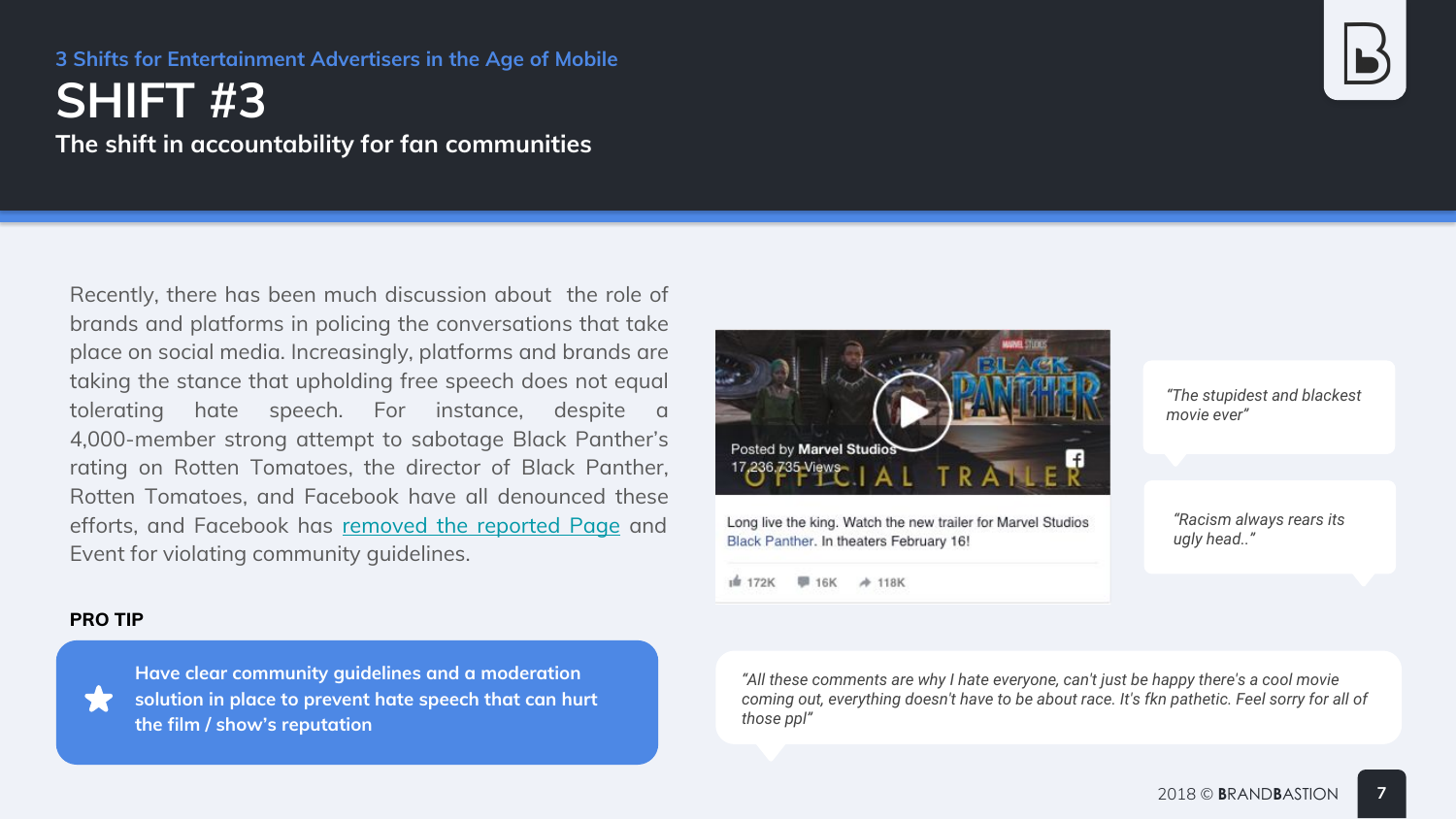# **BrandBastion Solutions for Entertainment**

### **Shift #1 Speed of making an impression**

### **Shift #2 Advertising environment**

#### RECOMMENDATIONS:

**-** Track specific topics to get audience insights that can inform ad strategy - Optimize ongoing campaigns based on creatives that resonate with audiences

### **Shift #3 Accountability for fan communities**

### RECOMMENDATIONS:

- **-** Hide harmful comments
- **-** Like and reply to positive comments (as this will push them to the top 'Most Relevant' comments)

#### RECOMMENDATIONS:

**-** Have clear community guidelines and a moderation solution in place to prevent hate speech that can hurt the film / show's reputation

### **Solutions provided by BrandBastion**

**Moderation + Alerts**